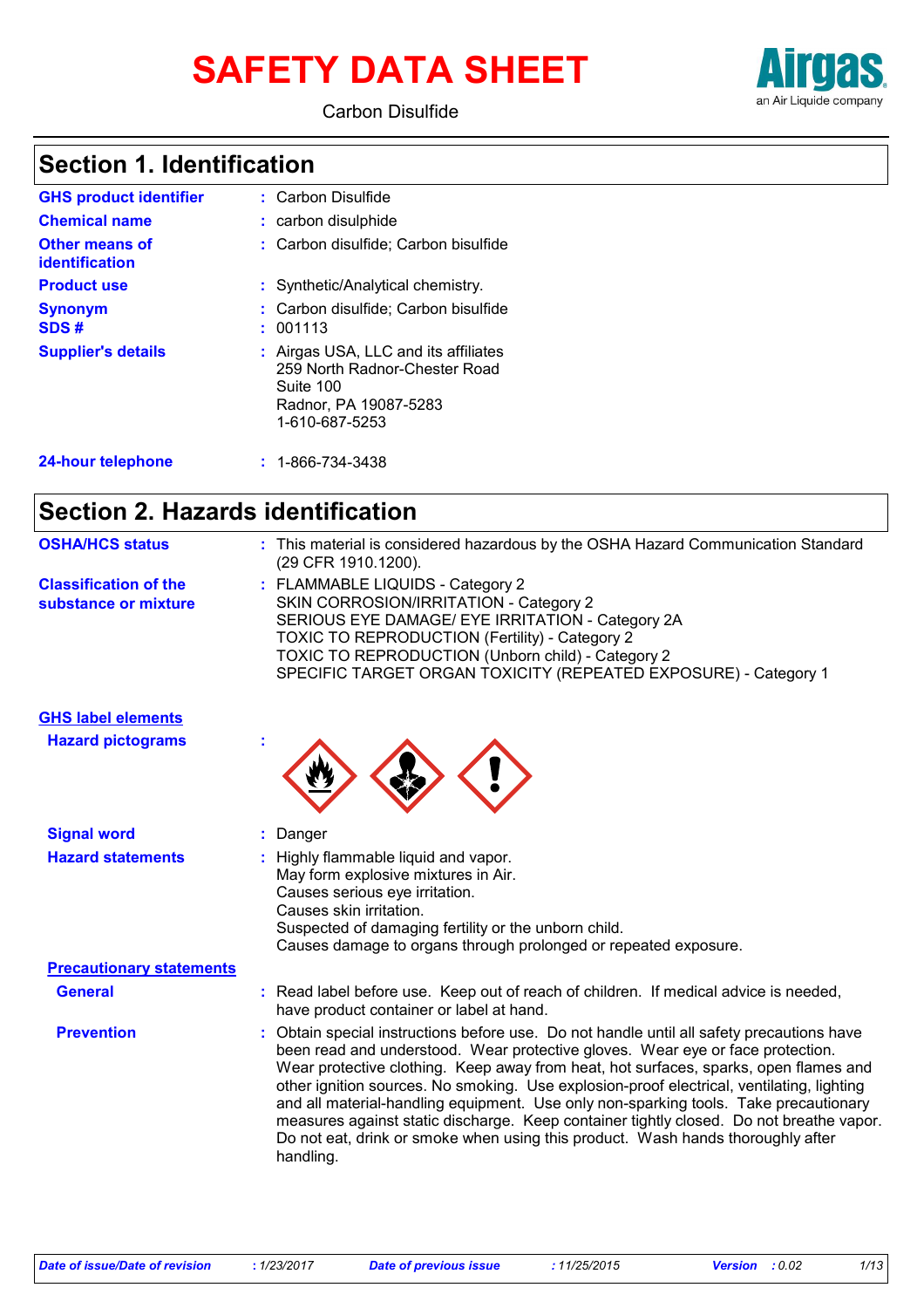### **Section 2. Hazards identification**

| : Get medical attention if you feel unwell. IF exposed or concerned: Get medical<br>attention. IF ON SKIN (or hair): Take off immediately all contaminated clothing. Rinse<br>skin with water or shower. IF ON SKIN: Wash with plenty of soap and water. Take off<br>contaminated clothing and wash it before reuse. If skin irritation occurs: Get medical<br>attention. IF IN EYES: Rinse cautiously with water for several minutes. Remove<br>contact lenses, if present and easy to do. Continue rinsing. If eye irritation persists: Get<br>medical attention. |
|---------------------------------------------------------------------------------------------------------------------------------------------------------------------------------------------------------------------------------------------------------------------------------------------------------------------------------------------------------------------------------------------------------------------------------------------------------------------------------------------------------------------------------------------------------------------|
| : Store locked up. Store in a well-ventilated place. Keep cool.                                                                                                                                                                                                                                                                                                                                                                                                                                                                                                     |
| : Dispose of contents and container in accordance with all local, regional, national and<br>international regulations.                                                                                                                                                                                                                                                                                                                                                                                                                                              |
| $:$ None known.                                                                                                                                                                                                                                                                                                                                                                                                                                                                                                                                                     |
|                                                                                                                                                                                                                                                                                                                                                                                                                                                                                                                                                                     |

### **Section 3. Composition/information on ingredients**

| <b>Substance/mixture</b>         | : Substance                          |
|----------------------------------|--------------------------------------|
| <b>Chemical name</b>             | : carbon disulphide                  |
| Other means of<br>identification | : Carbon disulfide: Carbon bisulfide |

| <b>CAS number/other identifiers</b> |             |  |
|-------------------------------------|-------------|--|
| <b>CAS</b> number                   | $: 75-15-0$ |  |

| <b>Product code</b>    | : 001113 |     |                   |
|------------------------|----------|-----|-------------------|
| <b>Ingredient name</b> |          | - 0 | <b>CAS number</b> |
| carbon disulphide      |          | 100 | 75-15-0           |

Any concentration shown as a range is to protect confidentiality or is due to batch variation.

**There are no additional ingredients present which, within the current knowledge of the supplier and in the concentrations applicable, are classified as hazardous to health or the environment and hence require reporting in this section.**

**Occupational exposure limits, if available, are listed in Section 8.**

### **Section 4. First aid measures**

#### **Description of necessary first aid measures**

| <b>Eye contact</b>  | : Immediately flush eyes with plenty of water, occasionally lifting the upper and lower<br>eyelids. Check for and remove any contact lenses. Continue to rinse for at least 10<br>minutes. Get medical attention.                                                                                                                                                                                                                                                                                                                                                                                                                                                                                                                                                         |
|---------------------|---------------------------------------------------------------------------------------------------------------------------------------------------------------------------------------------------------------------------------------------------------------------------------------------------------------------------------------------------------------------------------------------------------------------------------------------------------------------------------------------------------------------------------------------------------------------------------------------------------------------------------------------------------------------------------------------------------------------------------------------------------------------------|
| <b>Inhalation</b>   | : Remove victim to fresh air and keep at rest in a position comfortable for breathing. If<br>not breathing, if breathing is irregular or if respiratory arrest occurs, provide artificial<br>respiration or oxygen by trained personnel. It may be dangerous to the person providing<br>aid to give mouth-to-mouth resuscitation. Get medical attention. If unconscious, place<br>in recovery position and get medical attention immediately. Maintain an open airway.<br>Loosen tight clothing such as a collar, tie, belt or waistband.                                                                                                                                                                                                                                 |
| <b>Skin contact</b> | : Flush contaminated skin with plenty of water. Remove contaminated clothing and<br>shoes. Continue to rinse for at least 10 minutes. Get medical attention. Wash clothing<br>before reuse. Clean shoes thoroughly before reuse.                                                                                                                                                                                                                                                                                                                                                                                                                                                                                                                                          |
| <b>Ingestion</b>    | : Wash out mouth with water. Remove dentures if any. Remove victim to fresh air and<br>keep at rest in a position comfortable for breathing. If material has been swallowed and<br>the exposed person is conscious, give small quantities of water to drink. Stop if the<br>exposed person feels sick as vomiting may be dangerous. Do not induce vomiting<br>unless directed to do so by medical personnel. If vomiting occurs, the head should be<br>kept low so that vomit does not enter the lungs. Get medical attention. Never give<br>anything by mouth to an unconscious person. If unconscious, place in recovery position<br>and get medical attention immediately. Maintain an open airway. Loosen tight clothing<br>such as a collar, tie, belt or waistband. |

#### **Most important symptoms/effects, acute and delayed**

|  | Date of issue/Date of revision | 1/23/2017 | Date of previous issue | 11/25/2015 | <b>Version</b> : 0.02 |  |
|--|--------------------------------|-----------|------------------------|------------|-----------------------|--|
|--|--------------------------------|-----------|------------------------|------------|-----------------------|--|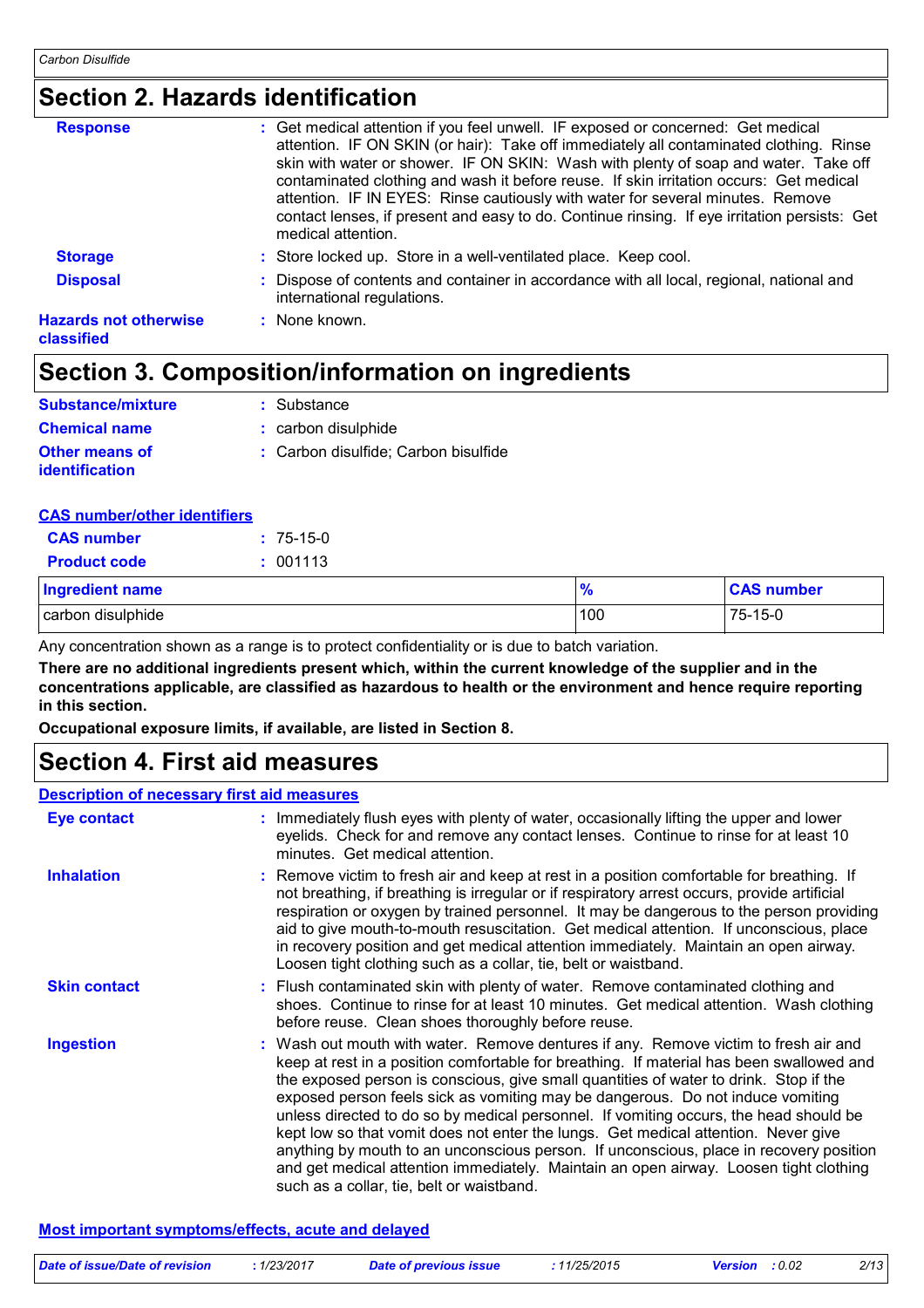### **Section 4. First aid measures**

| <b>Potential acute health effects</b>                                                       |  |                                                                                                                                                                               |  |  |
|---------------------------------------------------------------------------------------------|--|-------------------------------------------------------------------------------------------------------------------------------------------------------------------------------|--|--|
| <b>Eye contact</b>                                                                          |  | : Causes serious eye irritation.                                                                                                                                              |  |  |
| <b>Inhalation</b>                                                                           |  | : No known significant effects or critical hazards.                                                                                                                           |  |  |
| <b>Skin contact</b>                                                                         |  | : Causes skin irritation.                                                                                                                                                     |  |  |
| <b>Frostbite</b>                                                                            |  | : Try to warm up the frozen tissues and seek medical attention.                                                                                                               |  |  |
| <b>Ingestion</b>                                                                            |  | : No known significant effects or critical hazards.                                                                                                                           |  |  |
| <b>Over-exposure signs/symptoms</b>                                                         |  |                                                                                                                                                                               |  |  |
| <b>Eye contact</b>                                                                          |  | : Adverse symptoms may include the following:, pain or irritation, watering, redness                                                                                          |  |  |
| <b>Inhalation</b>                                                                           |  | : Adverse symptoms may include the following:, reduced fetal weight, increase in fetal<br>deaths, skeletal malformations                                                      |  |  |
| <b>Skin contact</b>                                                                         |  | : Adverse symptoms may include the following:, irritation, redness, reduced fetal weight,<br>increase in fetal deaths, skeletal malformations                                 |  |  |
| <b>Ingestion</b>                                                                            |  | : Adverse symptoms may include the following:, reduced fetal weight, increase in fetal<br>deaths, skeletal malformations                                                      |  |  |
| <u>Indication of immediate medical attention and special treatment needed, if necessary</u> |  |                                                                                                                                                                               |  |  |
| Notes to physician                                                                          |  | : Treat symptomatically. Contact poison treatment specialist immediately if large<br>quantities have been ingested or inhaled.                                                |  |  |
| <b>Specific treatments</b>                                                                  |  | : No specific treatment.                                                                                                                                                      |  |  |
| <b>Protection of first-aiders</b>                                                           |  | : No action shall be taken involving any personal risk or without suitable training. It may<br>be dangerous to the person providing aid to give mouth-to-mouth resuscitation. |  |  |

#### **See toxicological information (Section 11)**

## **Section 5. Fire-fighting measures**

| <b>Extinguishing media</b><br><b>Suitable extinguishing</b><br>: Use dry chemical, $CO2$ , water spray (fog) or foam.<br>media<br>: Do not use water jet.<br><b>Unsuitable extinguishing</b><br>media<br><b>Specific hazards arising</b><br>Highly flammable liquid and vapor. In a fire or if heated, a pressure increase will occur<br>÷.<br>from the chemical<br>heavier than air and will spread along the ground. Vapors may accumulate in low or<br>confined areas or travel a considerable distance to a source of ignition and flash back.<br>Runoff to sewer may create fire or explosion hazard.<br><b>Hazardous thermal</b><br>: Decomposition products may include the following materials:<br>carbon dioxide<br>decomposition products<br>carbon monoxide<br>sulfur oxides<br><b>Special protective actions</b><br>: Promptly isolate the scene by removing all persons from the vicinity of the incident if<br>there is a fire. No action shall be taken involving any personal risk or without suitable<br>for fire-fighters<br>training. Move containers from fire area if this can be done without risk. Use water<br>spray to keep fire-exposed containers cool.<br><b>Special protective</b><br>apparatus (SCBA) with a full face-piece operated in positive pressure mode.<br>equipment for fire-fighters |                                                                                         |
|-------------------------------------------------------------------------------------------------------------------------------------------------------------------------------------------------------------------------------------------------------------------------------------------------------------------------------------------------------------------------------------------------------------------------------------------------------------------------------------------------------------------------------------------------------------------------------------------------------------------------------------------------------------------------------------------------------------------------------------------------------------------------------------------------------------------------------------------------------------------------------------------------------------------------------------------------------------------------------------------------------------------------------------------------------------------------------------------------------------------------------------------------------------------------------------------------------------------------------------------------------------------------------------------------------------------------------|-----------------------------------------------------------------------------------------|
|                                                                                                                                                                                                                                                                                                                                                                                                                                                                                                                                                                                                                                                                                                                                                                                                                                                                                                                                                                                                                                                                                                                                                                                                                                                                                                                               |                                                                                         |
|                                                                                                                                                                                                                                                                                                                                                                                                                                                                                                                                                                                                                                                                                                                                                                                                                                                                                                                                                                                                                                                                                                                                                                                                                                                                                                                               |                                                                                         |
|                                                                                                                                                                                                                                                                                                                                                                                                                                                                                                                                                                                                                                                                                                                                                                                                                                                                                                                                                                                                                                                                                                                                                                                                                                                                                                                               |                                                                                         |
|                                                                                                                                                                                                                                                                                                                                                                                                                                                                                                                                                                                                                                                                                                                                                                                                                                                                                                                                                                                                                                                                                                                                                                                                                                                                                                                               | and the container may burst, with the risk of a subsequent explosion. The vapor/gas is  |
|                                                                                                                                                                                                                                                                                                                                                                                                                                                                                                                                                                                                                                                                                                                                                                                                                                                                                                                                                                                                                                                                                                                                                                                                                                                                                                                               |                                                                                         |
|                                                                                                                                                                                                                                                                                                                                                                                                                                                                                                                                                                                                                                                                                                                                                                                                                                                                                                                                                                                                                                                                                                                                                                                                                                                                                                                               |                                                                                         |
|                                                                                                                                                                                                                                                                                                                                                                                                                                                                                                                                                                                                                                                                                                                                                                                                                                                                                                                                                                                                                                                                                                                                                                                                                                                                                                                               | Fire-fighters should wear appropriate protective equipment and self-contained breathing |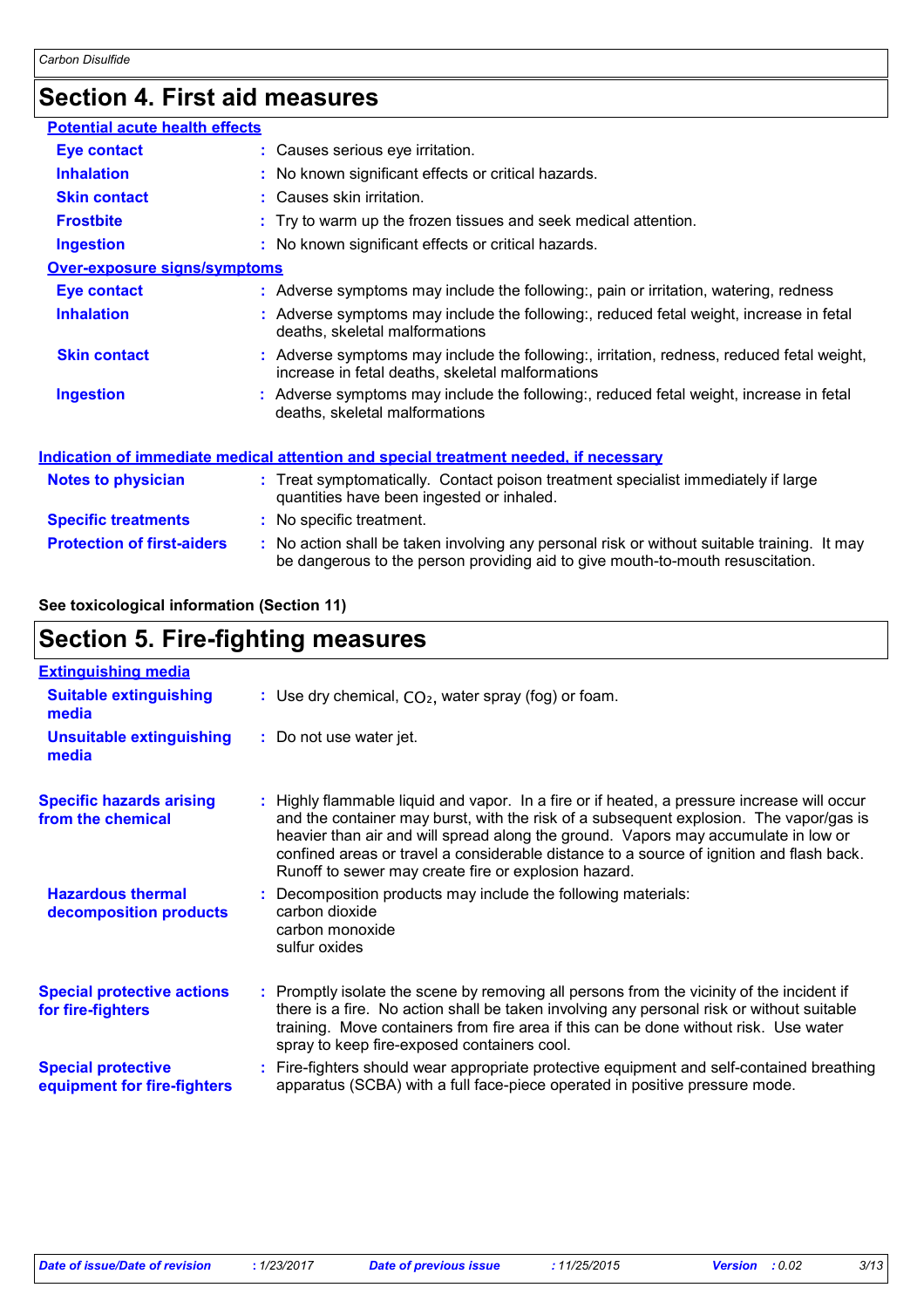### **Section 6. Accidental release measures**

|                                                              | <b>Personal precautions, protective equipment and emergency procedures</b>                                                                                                                                                                                                                                                                                                                                                                                                                                                                                                                                                                                                                                                                                         |
|--------------------------------------------------------------|--------------------------------------------------------------------------------------------------------------------------------------------------------------------------------------------------------------------------------------------------------------------------------------------------------------------------------------------------------------------------------------------------------------------------------------------------------------------------------------------------------------------------------------------------------------------------------------------------------------------------------------------------------------------------------------------------------------------------------------------------------------------|
| For non-emergency<br>personnel                               | : No action shall be taken involving any personal risk or without suitable training.<br>Evacuate surrounding areas. Keep unnecessary and unprotected personnel from<br>entering. Do not touch or walk through spilled material. Shut off all ignition sources.<br>No flares, smoking or flames in hazard area. Avoid breathing vapor or mist. Provide<br>adequate ventilation. Wear appropriate respirator when ventilation is inadequate. Put<br>on appropriate personal protective equipment.                                                                                                                                                                                                                                                                    |
| For emergency responders                                     | If specialised clothing is required to deal with the spillage, take note of any information<br>÷.<br>in Section 8 on suitable and unsuitable materials. See also the information in "For non-<br>emergency personnel".                                                                                                                                                                                                                                                                                                                                                                                                                                                                                                                                             |
| <b>Environmental precautions</b>                             | : Avoid dispersal of spilled material and runoff and contact with soil, waterways, drains<br>and sewers. Inform the relevant authorities if the product has caused environmental<br>pollution (sewers, waterways, soil or air).                                                                                                                                                                                                                                                                                                                                                                                                                                                                                                                                    |
| <b>Methods and materials for containment and cleaning up</b> |                                                                                                                                                                                                                                                                                                                                                                                                                                                                                                                                                                                                                                                                                                                                                                    |
| <b>Small spill</b>                                           | : Stop leak if without risk. Move containers from spill area. Use spark-proof tools and<br>explosion-proof equipment. Dilute with water and mop up if water-soluble. Alternatively,<br>or if water-insoluble, absorb with an inert dry material and place in an appropriate waste<br>disposal container. Dispose of via a licensed waste disposal contractor.                                                                                                                                                                                                                                                                                                                                                                                                      |
| <b>Large spill</b>                                           | Stop leak if without risk. Move containers from spill area. Use spark-proof tools and<br>explosion-proof equipment. Approach release from upwind. Prevent entry into sewers,<br>water courses, basements or confined areas. Wash spillages into an effluent treatment<br>plant or proceed as follows. Contain and collect spillage with non-combustible,<br>absorbent material e.g. sand, earth, vermiculite or diatomaceous earth and place in<br>container for disposal according to local regulations (see Section 13). Dispose of via a<br>licensed waste disposal contractor. Contaminated absorbent material may pose the<br>same hazard as the spilled product. Note: see Section 1 for emergency contact<br>information and Section 13 for waste disposal. |

### **Section 7. Handling and storage**

| <b>Precautions for safe handling</b>                                             |                                                                                                                                                                                                                                                                                                                                                                                                                                                                                                                                                                                                                                                                                                                                                                                                                                                                                                                                                                                                                                       |
|----------------------------------------------------------------------------------|---------------------------------------------------------------------------------------------------------------------------------------------------------------------------------------------------------------------------------------------------------------------------------------------------------------------------------------------------------------------------------------------------------------------------------------------------------------------------------------------------------------------------------------------------------------------------------------------------------------------------------------------------------------------------------------------------------------------------------------------------------------------------------------------------------------------------------------------------------------------------------------------------------------------------------------------------------------------------------------------------------------------------------------|
| <b>Protective measures</b>                                                       | : Put on appropriate personal protective equipment (see Section 8). Avoid exposure -<br>obtain special instructions before use. Avoid exposure during pregnancy. Do not<br>handle until all safety precautions have been read and understood. Do not get in eyes<br>or on skin or clothing. Do not breathe vapor or mist. Do not ingest. Use only with<br>adequate ventilation. Wear appropriate respirator when ventilation is inadequate. Do<br>not enter storage areas and confined spaces unless adequately ventilated. Keep in the<br>original container or an approved alternative made from a compatible material, kept<br>tightly closed when not in use. Store and use away from heat, sparks, open flame or<br>any other ignition source. Use explosion-proof electrical (ventilating, lighting and<br>material handling) equipment. Use only non-sparking tools. Take precautionary<br>measures against electrostatic discharges. Empty containers retain product residue<br>and can be hazardous. Do not reuse container. |
| <b>Advice on general</b><br>occupational hygiene                                 | : Eating, drinking and smoking should be prohibited in areas where this material is<br>handled, stored and processed. Workers should wash hands and face before eating,<br>drinking and smoking. Remove contaminated clothing and protective equipment before<br>entering eating areas. See also Section 8 for additional information on hygiene<br>measures.                                                                                                                                                                                                                                                                                                                                                                                                                                                                                                                                                                                                                                                                         |
| <b>Conditions for safe storage,</b><br>including any<br><b>incompatibilities</b> | Store in accordance with local regulations. Store in a segregated and approved area.<br>Store in original container protected from direct sunlight in a dry, cool and well-ventilated<br>area, away from incompatible materials (see Section 10) and food and drink. Store<br>locked up. Eliminate all ignition sources. Separate from oxidizing materials. Keep<br>container tightly closed and sealed until ready for use. Containers that have been<br>opened must be carefully resealed and kept upright to prevent leakage. Do not store in<br>unlabeled containers. Use appropriate containment to avoid environmental<br>contamination.                                                                                                                                                                                                                                                                                                                                                                                        |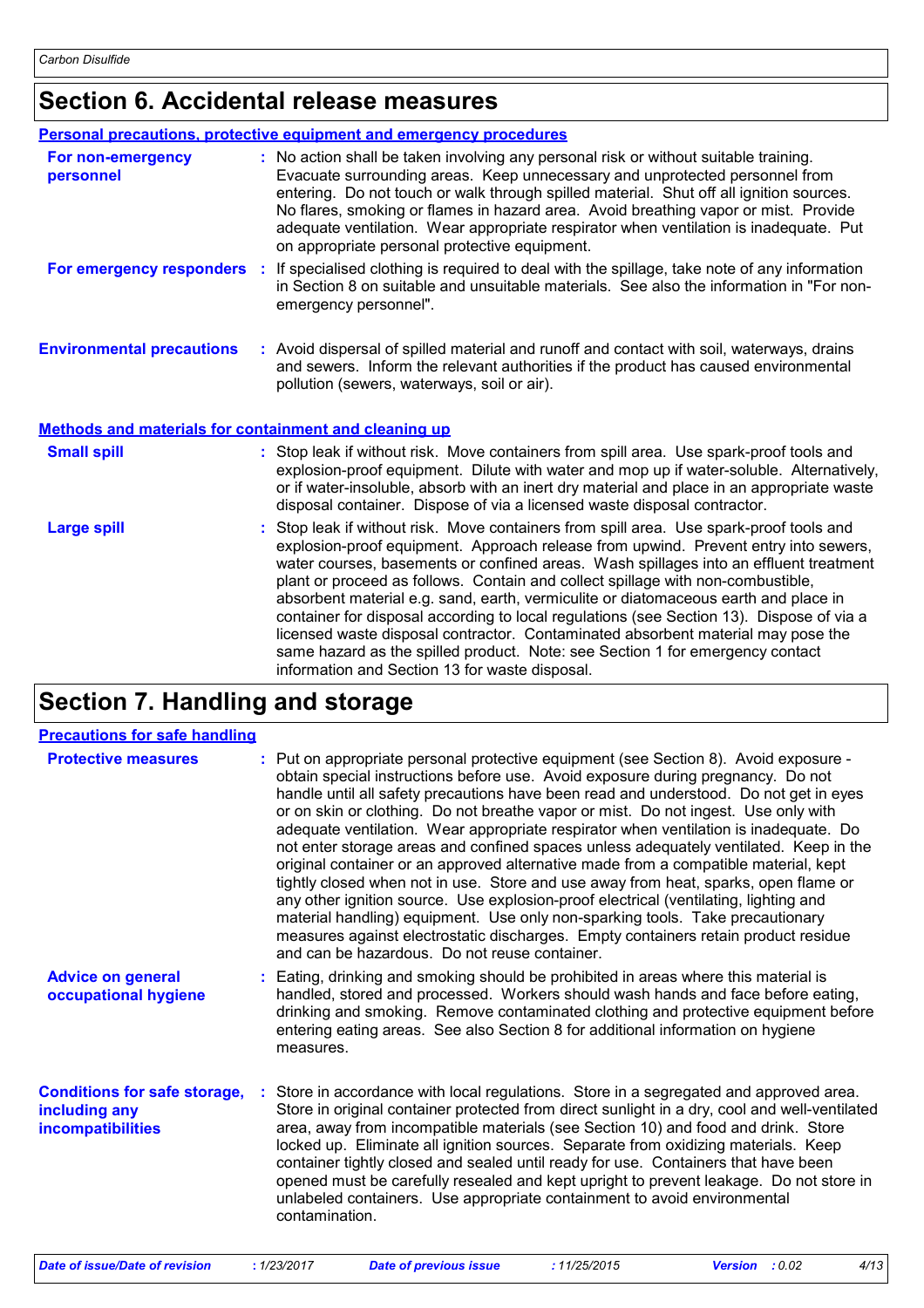### **Section 8. Exposure controls/personal protection**

#### **Control parameters**

#### **Occupational exposure limits**

| <b>Ingredient name</b>                            | <b>Exposure limits</b>                                                                                                                                                                                                                                                                                                                                                                                                                                                                                                                                                                                                 |
|---------------------------------------------------|------------------------------------------------------------------------------------------------------------------------------------------------------------------------------------------------------------------------------------------------------------------------------------------------------------------------------------------------------------------------------------------------------------------------------------------------------------------------------------------------------------------------------------------------------------------------------------------------------------------------|
| carbon disulphide                                 | ACGIH TLV (United States, 3/2016).<br>Absorbed through skin.<br>TWA: 1 ppm 8 hours.<br>NIOSH REL (United States, 10/2013).<br>Absorbed through skin.<br>STEL: 30 mg/m <sup>3</sup> 15 minutes.<br>STEL: 10 ppm 15 minutes.<br>TWA: 3 mg/m <sup>3</sup> 10 hours.<br>TWA: 1 ppm 10 hours.<br>OSHA PEL 1989 (United States, 3/1989).<br>Absorbed through skin.<br>STEL: 36 mg/m <sup>3</sup> 15 minutes.<br>STEL: 12 ppm 15 minutes.<br>TWA: 12 mg/m <sup>3</sup> 8 hours.<br>TWA: 4 ppm 8 hours.<br>OSHA PEL Z2 (United States, 2/2013).<br>AMP: 100 ppm 30 minutes.<br>CEIL: 30 ppm                                    |
|                                                   | TWA: 20 ppm 8 hours.                                                                                                                                                                                                                                                                                                                                                                                                                                                                                                                                                                                                   |
| <b>Appropriate engineering</b><br><b>controls</b> | : Use only with adequate ventilation. Use process enclosures, local exhaust ventilation or<br>other engineering controls to keep worker exposure to airborne contaminants below any<br>recommended or statutory limits. The engineering controls also need to keep gas,<br>vapor or dust concentrations below any lower explosive limits. Use explosion-proof<br>ventilation equipment.                                                                                                                                                                                                                                |
| <b>Environmental exposure</b><br><b>controls</b>  | : Emissions from ventilation or work process equipment should be checked to ensure<br>they comply with the requirements of environmental protection legislation. In some<br>cases, fume scrubbers, filters or engineering modifications to the process equipment<br>will be necessary to reduce emissions to acceptable levels.                                                                                                                                                                                                                                                                                        |
| <b>Individual protection measures</b>             |                                                                                                                                                                                                                                                                                                                                                                                                                                                                                                                                                                                                                        |
| <b>Hygiene measures</b>                           | : Wash hands, forearms and face thoroughly after handling chemical products, before<br>eating, smoking and using the lavatory and at the end of the working period.<br>Appropriate techniques should be used to remove potentially contaminated clothing.<br>Wash contaminated clothing before reusing. Ensure that eyewash stations and safety<br>showers are close to the workstation location.                                                                                                                                                                                                                      |
| <b>Eye/face protection</b>                        | : Safety eyewear complying with an approved standard should be used when a risk<br>assessment indicates this is necessary to avoid exposure to liquid splashes, mists,<br>gases or dusts. If contact is possible, the following protection should be worn, unless<br>the assessment indicates a higher degree of protection: chemical splash goggles.                                                                                                                                                                                                                                                                  |
| <b>Skin protection</b>                            |                                                                                                                                                                                                                                                                                                                                                                                                                                                                                                                                                                                                                        |
| <b>Hand protection</b>                            | : Chemical-resistant, impervious gloves complying with an approved standard should be<br>worn at all times when handling chemical products if a risk assessment indicates this is<br>necessary. Considering the parameters specified by the glove manufacturer, check<br>during use that the gloves are still retaining their protective properties. It should be<br>noted that the time to breakthrough for any glove material may be different for different<br>glove manufacturers. In the case of mixtures, consisting of several substances, the<br>protection time of the gloves cannot be accurately estimated. |
| <b>Body protection</b>                            | Personal protective equipment for the body should be selected based on the task being<br>performed and the risks involved and should be approved by a specialist before<br>handling this product. When there is a risk of ignition from static electricity, wear anti-<br>static protective clothing. For the greatest protection from static discharges, clothing<br>should include anti-static overalls, boots and gloves.                                                                                                                                                                                           |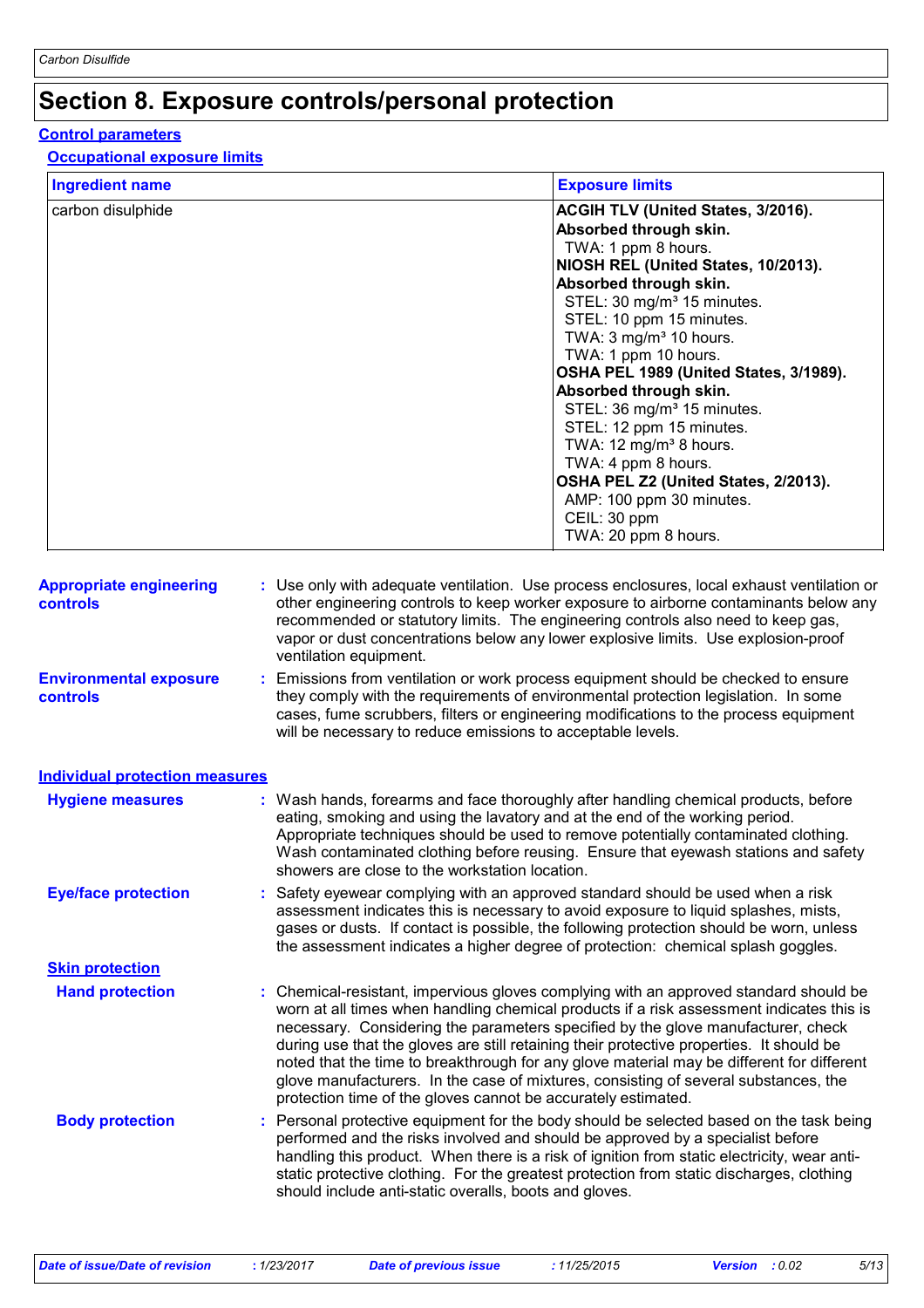### **Section 8. Exposure controls/personal protection**

| <b>Other skin protection</b>  | : Appropriate footwear and any additional skin protection measures should be selected<br>based on the task being performed and the risks involved and should be approved by a<br>specialist before handling this product.                                                                                                  |
|-------------------------------|----------------------------------------------------------------------------------------------------------------------------------------------------------------------------------------------------------------------------------------------------------------------------------------------------------------------------|
| <b>Respiratory protection</b> | : Use a properly fitted, air-purifying or air-fed respirator complying with an approved<br>standard if a risk assessment indicates this is necessary. Respirator selection must be<br>based on known or anticipated exposure levels, the hazards of the product and the safe<br>working limits of the selected respirator. |

### **Section 9. Physical and chemical properties**

| <b>Appearance</b>                                 |                                                                                                      |
|---------------------------------------------------|------------------------------------------------------------------------------------------------------|
| <b>Physical state</b>                             | : Liquid. [Watery liquid.]                                                                           |
| <b>Color</b>                                      | : Colorless, Yellow.                                                                                 |
| <b>Molecular weight</b>                           | : 76.13 g/mole                                                                                       |
| <b>Molecular formula</b>                          | $: C-S2$                                                                                             |
| <b>Boiling/condensation point</b>                 | : $46^{\circ}$ C (114.8 $^{\circ}$ F)                                                                |
| <b>Melting/freezing point</b>                     | $: -112.1^{\circ}C (-169.8^{\circ}F)$                                                                |
| <b>Critical temperature</b>                       | : $272.85^{\circ}$ C (523.1 $^{\circ}$ F)                                                            |
| <b>Odor</b>                                       | : Characteristic.                                                                                    |
| <b>Odor threshold</b>                             | : Not available.                                                                                     |
| pH                                                | : Not available.                                                                                     |
| <b>Flash point</b>                                | : Closed cup: -22 $^{\circ}$ C (-7.6 $^{\circ}$ F)                                                   |
| <b>Burning time</b>                               | : Not applicable.                                                                                    |
| <b>Burning rate</b>                               | : Not applicable.                                                                                    |
| <b>Evaporation rate</b>                           | $: 10.9$ (butyl acetate = 1)                                                                         |
| <b>Flammability (solid, gas)</b>                  | : Highly flammable in the presence of the following materials or conditions: oxidizing<br>materials. |
| Lower and upper explosive<br>(flammable) limits   | $:$ Lower: $0.6\%$<br><b>Upper: 50%</b>                                                              |
| <b>Vapor pressure</b>                             | : 47.9 kPa (359.280538645 mm Hg) [room temperature]                                                  |
| <b>Vapor density</b>                              | : $2.63$ (Air = 1)                                                                                   |
| <b>Specific Volume (ft 3/lb)</b>                  | : 0.7899                                                                                             |
| Gas Density (lb/ft <sup>3</sup> )                 | : 1.266                                                                                              |
| <b>Relative density</b>                           | : 1.26                                                                                               |
| <b>Solubility</b>                                 | : Not available.                                                                                     |
| <b>Solubility in water</b>                        | $: 2.16$ g/l                                                                                         |
| <b>Partition coefficient: n-</b><br>octanol/water | : 1.94                                                                                               |
| <b>Auto-ignition temperature</b>                  | : 90°C (194°F)                                                                                       |
| <b>Decomposition temperature</b>                  | : Not available.                                                                                     |
| <b>SADT</b>                                       | : Not available.                                                                                     |
| <b>Viscosity</b>                                  | : Dynamic (room temperature): 0.0164 mPa·s (0.0164 cP)                                               |

### **Section 10. Stability and reactivity**

| <b>Reactivity</b>                                   | : No specific test data related to reactivity available for this product or its ingredients. |
|-----------------------------------------------------|----------------------------------------------------------------------------------------------|
| <b>Chemical stability</b>                           | : The product is stable.                                                                     |
| <b>Possibility of hazardous</b><br><b>reactions</b> | : Under normal conditions of storage and use, hazardous reactions will not occur.            |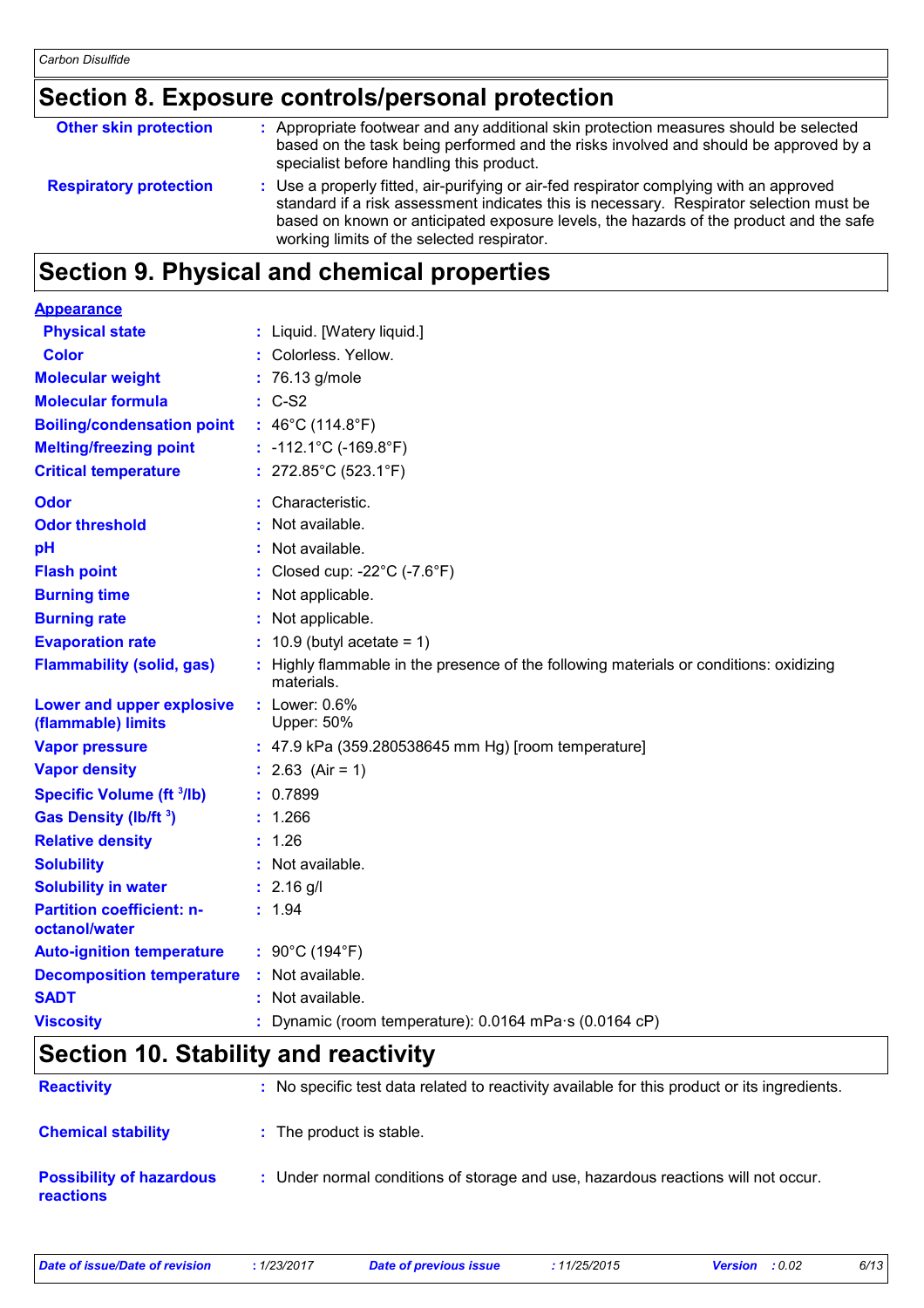### **Section 10. Stability and reactivity**

| <b>Conditions to avoid</b>                 | : Avoid all possible sources of ignition (spark or flame). Do not pressurize, cut, weld,<br>braze, solder, drill, grind or expose containers to heat or sources of ignition. Do not<br>allow vapor to accumulate in low or confined areas. |
|--------------------------------------------|--------------------------------------------------------------------------------------------------------------------------------------------------------------------------------------------------------------------------------------------|
| <b>Incompatible materials</b>              | : Reactive or incompatible with the following materials:<br>oxidizing materials                                                                                                                                                            |
| <b>Hazardous decomposition</b><br>products | : Under normal conditions of storage and use, hazardous decomposition products should<br>not be produced.                                                                                                                                  |

**Hazardous polymerization :** Under normal conditions of storage and use, hazardous polymerization will not occur.

### **Section 11. Toxicological information**

#### **Information on toxicological effects**

#### **Acute toxicity**

Not available.

**IDLH :** 500 ppm

### **Irritation/Corrosion**

Not available.

#### **Sensitization**

Not available.

#### **Mutagenicity**

Not available.

#### **Carcinogenicity**

Not available.

#### **Reproductive toxicity**

Not available.

#### **Teratogenicity**

Not available.

#### **Specific target organ toxicity (single exposure)**

Not available.

#### **Specific target organ toxicity (repeated exposure)**

| <b>Name</b>       | <b>Category</b> | <b>Route of</b><br><b>exposure</b> | <b>Target organs</b> |
|-------------------|-----------------|------------------------------------|----------------------|
| carbon disulphide | Category 1      | I Not determined                   | Not determined       |

#### **Aspiration hazard**

Not available.

| <b>Information on the likely</b>      | : Not available. |
|---------------------------------------|------------------|
| routes of exposure                    |                  |
| <b>Potential acute health effects</b> |                  |

| r olennar acute neann enecto |                                                     |
|------------------------------|-----------------------------------------------------|
| <b>Eye contact</b>           | : Causes serious eye irritation.                    |
| <b>Inhalation</b>            | : No known significant effects or critical hazards. |
| <b>Skin contact</b>          | : Causes skin irritation.                           |
| <b>Ingestion</b>             | : No known significant effects or critical hazards. |

|  |  | Date of issue/Date of revision |  |  |
|--|--|--------------------------------|--|--|
|--|--|--------------------------------|--|--|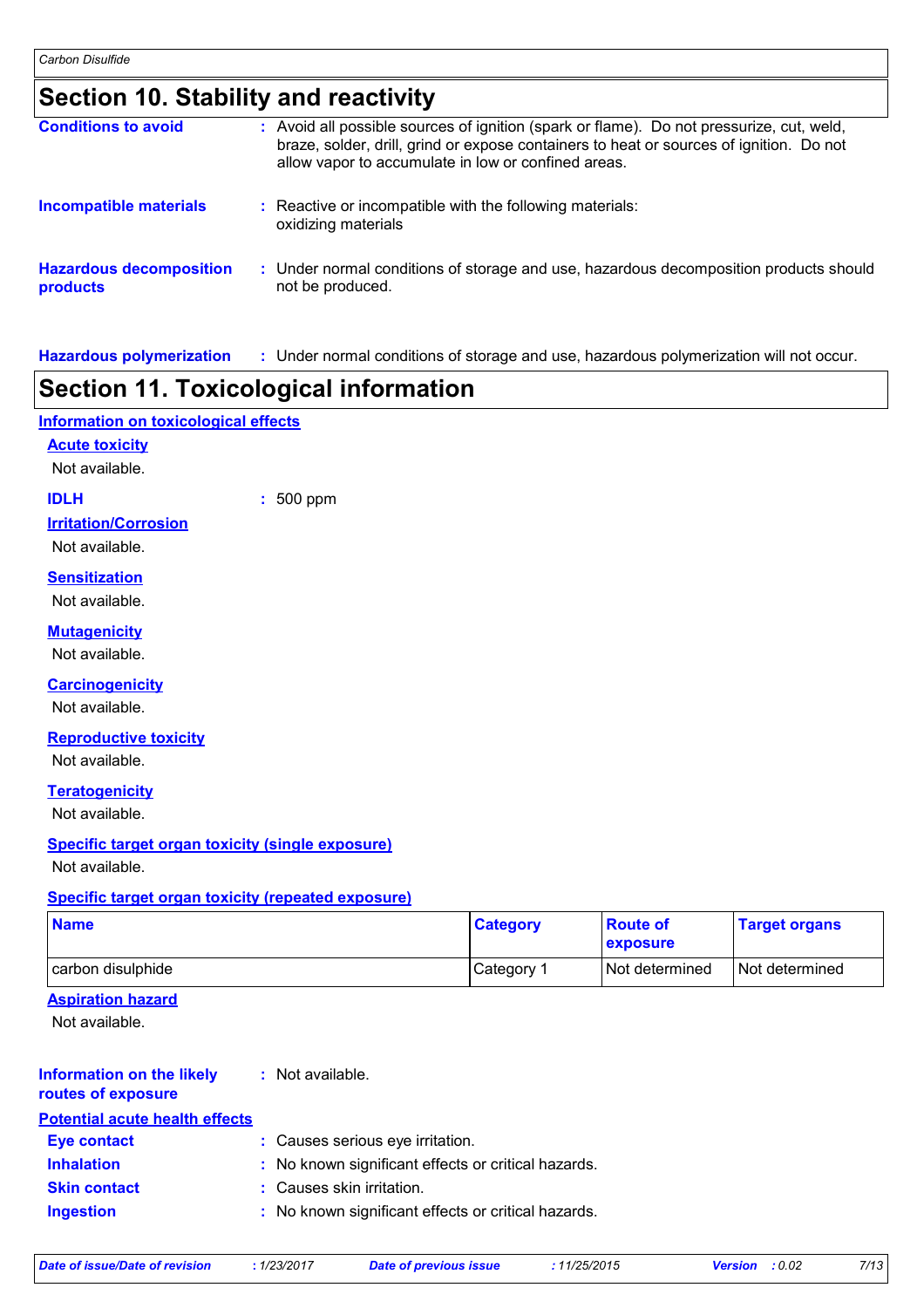### **Section 11. Toxicological information**

| Symptoms related to the physical, chemical and toxicological characteristics                                                                  |
|-----------------------------------------------------------------------------------------------------------------------------------------------|
| : Adverse symptoms may include the following:, pain or irritation, watering, redness                                                          |
| : Adverse symptoms may include the following:, reduced fetal weight, increase in fetal<br>deaths, skeletal malformations                      |
| : Adverse symptoms may include the following:, irritation, redness, reduced fetal weight,<br>increase in fetal deaths, skeletal malformations |
| Adverse symptoms may include the following:, reduced fetal weight, increase in fetal<br>deaths, skeletal malformations                        |
|                                                                                                                                               |

#### **Delayed and immediate effects and also chronic effects from short and long term exposure**

| <b>Short term exposure</b>                   |                                                                   |
|----------------------------------------------|-------------------------------------------------------------------|
| <b>Potential immediate</b><br><b>effects</b> | $:$ Not available.                                                |
| <b>Potential delayed effects</b>             | $:$ Not available.                                                |
| Long term exposure                           |                                                                   |
| <b>Potential immediate</b><br>effects        | $:$ Not available.                                                |
| <b>Potential delayed effects</b>             | $:$ Not available.                                                |
| <b>Potential chronic health effects</b>      |                                                                   |
| Not available.                               |                                                                   |
| <b>General</b>                               | : Causes damage to organs through prolonged or repeated exposure. |
| <b>Carcinogenicity</b>                       | : No known significant effects or critical hazards.               |
| <b>Mutagenicity</b>                          | : No known significant effects or critical hazards.               |
| <b>Teratogenicity</b>                        | : Suspected of damaging the unborn child.                         |
| <b>Developmental effects</b>                 | : No known significant effects or critical hazards.               |
| <b>Fertility effects</b>                     | : Suspected of damaging fertility.                                |

#### **Numerical measures of toxicity**

**Acute toxicity estimates**

Not available.

### **Section 12. Ecological information**

### **Toxicity**

| <b>Product/ingredient name</b> | <b>Result</b>                                                                    | <b>Species</b>                                           | <b>Exposure</b>           |
|--------------------------------|----------------------------------------------------------------------------------|----------------------------------------------------------|---------------------------|
| carbon disulphide              | Acute EC50 21000 µg/l Fresh water<br>Acute LC50 2100 to 2200 µg/l Fresh<br>water | Algae - Chlorella pyrenoidosa<br>Daphnia - Daphnia magna | l 96 hours l<br>148 hours |
|                                | Acute LC50 2.99 mg/l Fresh water                                                 | Fish - Poecilia reticulata - Young                       | 96 hours                  |

#### **Persistence and degradability**

Not available.

#### **Bioaccumulative potential**

| <b>Product/ingredient name</b> | $\mathsf{LocP}_\mathsf{ow}$ | <b>BCF</b> | <b>Potential</b> |
|--------------------------------|-----------------------------|------------|------------------|
| carbon disulphide              | 94. ا                       | 19.5       | low              |

#### **Mobility in soil**

| Date of issue/Date of revision | 1/23/2017 | <b>Date of previous issue</b> | 11/25/2015 | <b>Version</b> : 0.02 | 8/13 |
|--------------------------------|-----------|-------------------------------|------------|-----------------------|------|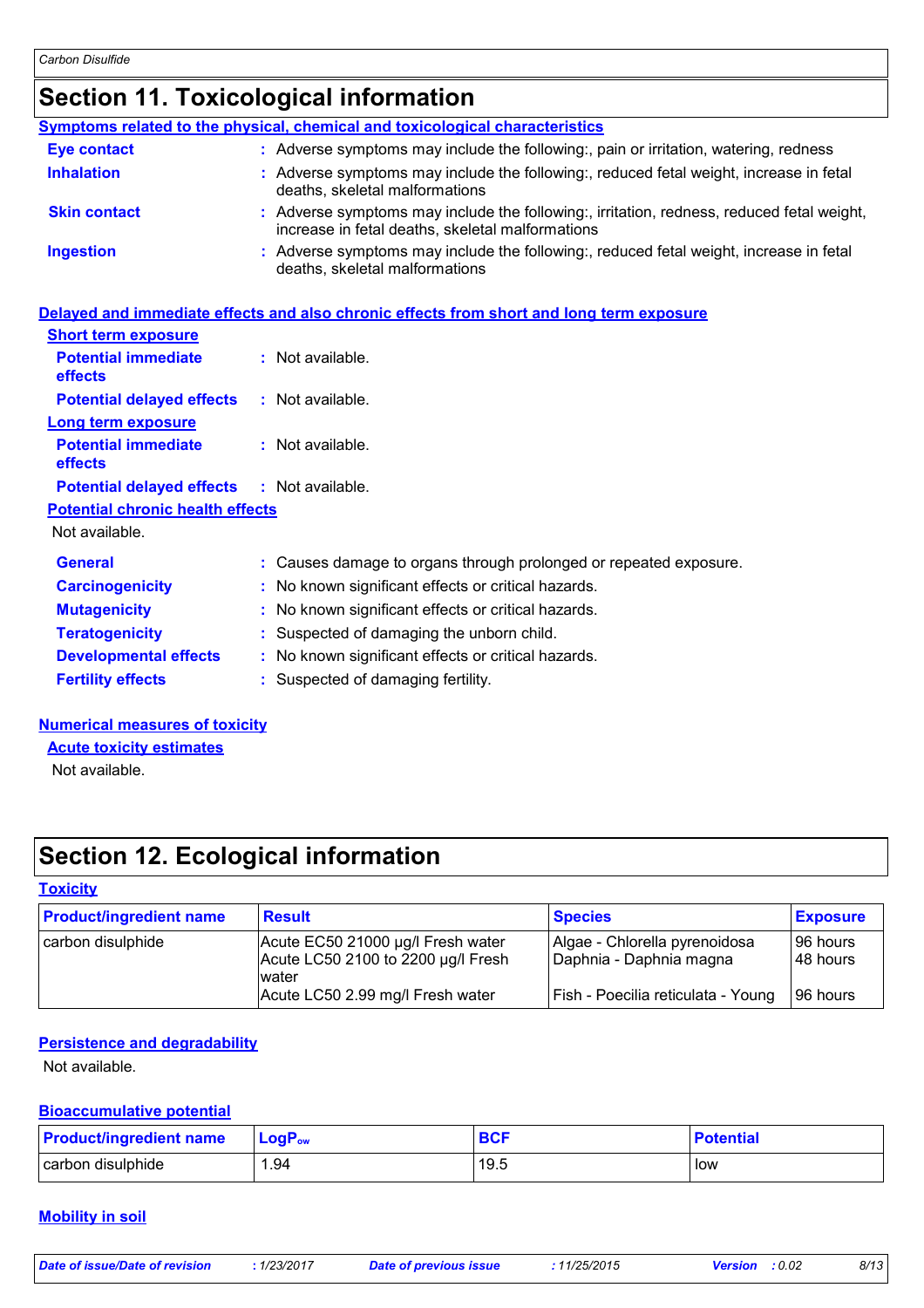### **Section 12. Ecological information**

**Soil/water partition coefficient (KOC) :** Not available.

**Other adverse effects** : No known significant effects or critical hazards.

### **Section 13. Disposal considerations**

The generation of waste should be avoided or minimized wherever possible. Disposal of this product, solutions and any by-products should at all times comply with the requirements of environmental protection and waste disposal legislation and any regional local authority requirements. Dispose of surplus and non-recyclable products via a licensed waste disposal contractor. Waste should not be disposed of untreated to the sewer unless fully compliant with the requirements of all authorities with jurisdiction. Waste packaging should be recycled. Incineration or landfill should only be considered when recycling is not feasible. This material and its container must be disposed of in a safe way. Care should be taken when handling emptied containers that have not been cleaned or rinsed out. Empty containers or liners may retain some product residues. Vapor from product residues may create a highly flammable or explosive atmosphere inside the container. Do not cut, weld or grind used containers unless they have been cleaned thoroughly internally. Avoid dispersal of spilled material and runoff and contact with soil, waterways, drains and sewers. **Disposal methods :**

**United States - RCRA Acute hazardous waste "P" List**

| Ingredient       | <b>CAS#</b> | <b>Status</b> | <b>Reference</b><br>number |
|------------------|-------------|---------------|----------------------------|
| Carbon disulfide | 75-15-0     | ∟isted        | P022                       |

### **Section 14. Transport information**

|                                         | <b>DOT</b>                                                                                                                                                                                                                                                                                                                                                                                                                                  | <b>TDG</b>                                                                                                                                                                                                                                                                                                                                                                                                   | <b>Mexico</b>           | <b>IMDG</b>              | <b>IATA</b>                                                                                                                                            |
|-----------------------------------------|---------------------------------------------------------------------------------------------------------------------------------------------------------------------------------------------------------------------------------------------------------------------------------------------------------------------------------------------------------------------------------------------------------------------------------------------|--------------------------------------------------------------------------------------------------------------------------------------------------------------------------------------------------------------------------------------------------------------------------------------------------------------------------------------------------------------------------------------------------------------|-------------------------|--------------------------|--------------------------------------------------------------------------------------------------------------------------------------------------------|
| <b>UN number</b>                        | <b>UN1131</b>                                                                                                                                                                                                                                                                                                                                                                                                                               | <b>UN1131</b>                                                                                                                                                                                                                                                                                                                                                                                                | <b>UN1131</b>           | <b>UN1131</b>            | <b>UN1131</b>                                                                                                                                          |
| <b>UN proper</b><br>shipping name       | <b>CARBON DISULFIDE</b>                                                                                                                                                                                                                                                                                                                                                                                                                     | <b>CARBON DISULFIDE:</b><br>OR CARBON<br><b>DISULPHIDE</b>                                                                                                                                                                                                                                                                                                                                                   | <b>CARBON DISULFIDE</b> | <b>CARBON DISULPHIDE</b> | <b>CARBON DISULPHIDE</b>                                                                                                                               |
| <b>Transport</b>                        | 3(6.1)                                                                                                                                                                                                                                                                                                                                                                                                                                      | 3(6.1)                                                                                                                                                                                                                                                                                                                                                                                                       | 3(6.1)                  | 3(6.1)                   | 3(6.1)                                                                                                                                                 |
| hazard class(es)                        | $\frac{1}{\sqrt{2}}$                                                                                                                                                                                                                                                                                                                                                                                                                        |                                                                                                                                                                                                                                                                                                                                                                                                              |                         |                          |                                                                                                                                                        |
| <b>Packing group</b>                    |                                                                                                                                                                                                                                                                                                                                                                                                                                             |                                                                                                                                                                                                                                                                                                                                                                                                              |                         |                          |                                                                                                                                                        |
| <b>Environment</b>                      | No.                                                                                                                                                                                                                                                                                                                                                                                                                                         | No.                                                                                                                                                                                                                                                                                                                                                                                                          | No.                     | No.                      | No.                                                                                                                                                    |
| <b>Additional</b><br><b>information</b> | Reportable quantity<br>100 lbs / 45.4 kg [9.<br>4735 gal / 35.861 L]<br>Package sizes shipped<br>in quantities less than<br>the product reportable<br>quantity are not subject<br>to the RQ (reportable<br>quantity) transportation<br>requirements.<br><b>Limited quantity</b><br>Yes.<br><b>Packaging instruction</b><br>Passenger aircraft<br>Quantity limitation:<br>Forbidden.<br>Cargo aircraft<br>Quantity limitation:<br>Forbidden. | Product classified as<br>per the following<br>sections of the<br>Transportation of<br>Dangerous Goods<br>Regulations: 2.18-2.19<br>(Class 3), 2.26-2.36<br>(Class 6).<br><b>Explosive Limit and</b><br><b>Limited Quantity Index</b><br>$\Omega$<br><b>ERAP Index</b><br>1000<br><b>Passenger Carrying</b><br><b>Ship Index</b><br>Forbidden<br><b>Passenger Carrying</b><br>Road or Rail Index<br>Forbidden |                         |                          | <b>Passenger and Cargo</b><br><b>Aircraft</b> Quantity<br>limitation: 0 Forbidden<br><b>Cargo Aircraft Only</b><br>Quantity limitation: 0<br>Forbidden |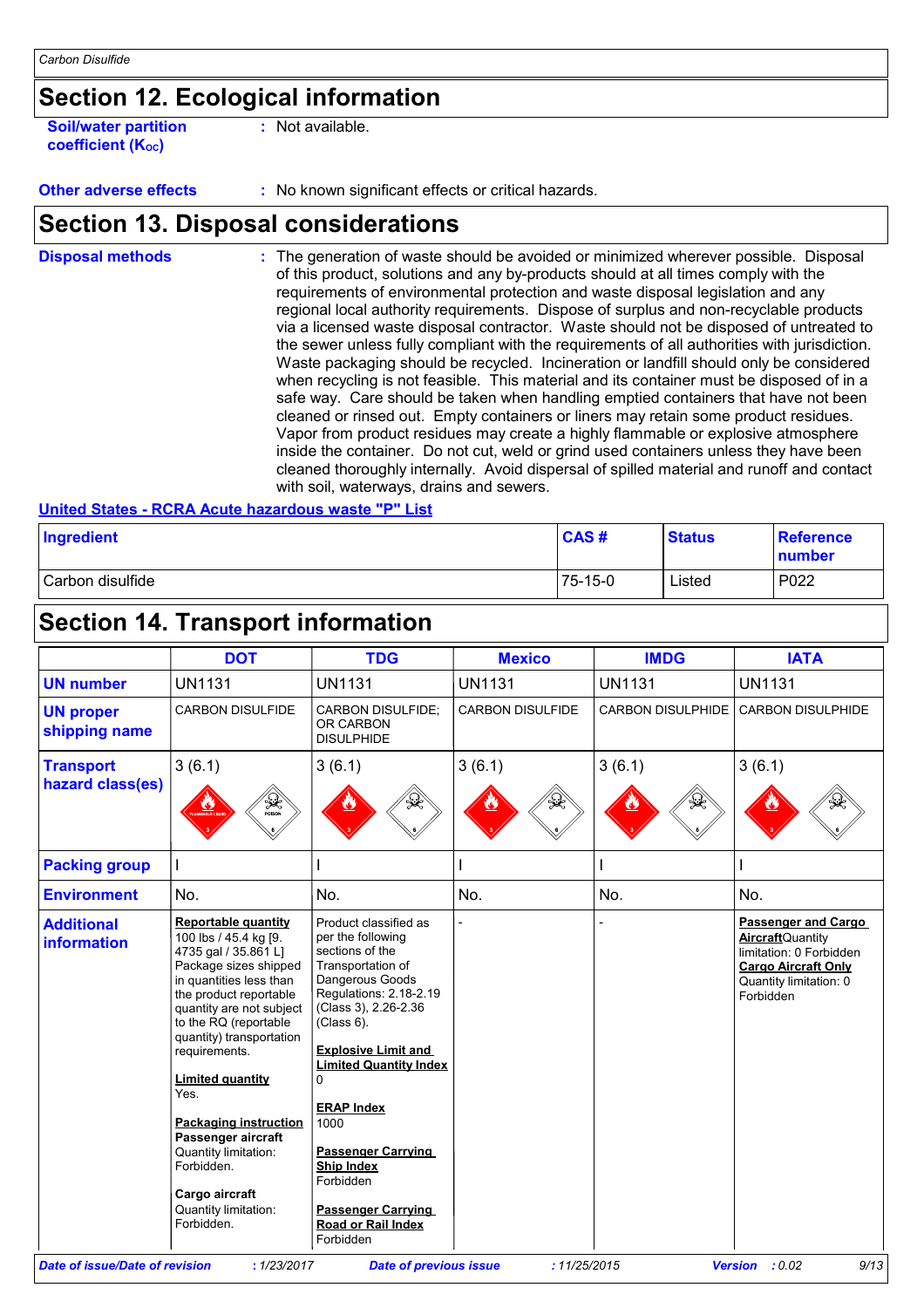| <b>Section 14. Transport information</b>                                                                                   |                                                          |               |                                                                                                                                                                                                                          |             |               |                     |                 |                             |                               |
|----------------------------------------------------------------------------------------------------------------------------|----------------------------------------------------------|---------------|--------------------------------------------------------------------------------------------------------------------------------------------------------------------------------------------------------------------------|-------------|---------------|---------------------|-----------------|-----------------------------|-------------------------------|
|                                                                                                                            | <b>Special provisions</b><br>B16, T14, TP2, TP7,<br>TP13 |               |                                                                                                                                                                                                                          |             |               |                     |                 |                             |                               |
| "Refer to CFR 49 (or authority having jurisdiction) to determine the information required for shipment of the<br>product." |                                                          |               |                                                                                                                                                                                                                          |             |               |                     |                 |                             |                               |
| Special precautions for user : Transport within user's premises: always transport in closed containers that are            |                                                          |               | upright and secure. Ensure that persons transporting the product know what to do in the<br>event of an accident or spillage.                                                                                             |             |               |                     |                 |                             |                               |
| <b>Transport in bulk according</b><br>to Annex II of MARPOL<br>73/78 and the IBC Code                                      |                                                          |               | : Not available.                                                                                                                                                                                                         |             |               |                     |                 |                             |                               |
| Section 15. Regulatory information                                                                                         |                                                          |               |                                                                                                                                                                                                                          |             |               |                     |                 |                             |                               |
| <b>U.S. Federal regulations</b>                                                                                            |                                                          |               | : TSCA 8(a) PAIR: carbon disulphide<br>TSCA 8(a) CDR Exempt/Partial exemption: Not determined<br>United States inventory (TSCA 8b): This material is listed or exempted.<br>Clean Water Act (CWA) 311: carbon disulphide |             |               |                     |                 |                             |                               |
| <b>Clean Air Act Section 112</b><br>(b) Hazardous Air<br><b>Pollutants (HAPS)</b>                                          |                                                          | : Listed      | Clean Air Act (CAA) 112 regulated toxic substances: carbon disulphide                                                                                                                                                    |             |               |                     |                 |                             |                               |
| <b>Clean Air Act Section 602</b><br><b>Class I Substances</b>                                                              |                                                          | : Not listed  |                                                                                                                                                                                                                          |             |               |                     |                 |                             |                               |
| <b>Clean Air Act Section 602</b><br><b>Class II Substances</b>                                                             |                                                          | : Not listed  |                                                                                                                                                                                                                          |             |               |                     |                 |                             |                               |
| <b>DEA List I Chemicals</b><br>(Precursor Chemicals)                                                                       |                                                          | : Not listed  |                                                                                                                                                                                                                          |             |               |                     |                 |                             |                               |
| <b>DEA List II Chemicals</b><br><b>(Essential Chemicals)</b>                                                               |                                                          | : Not listed  |                                                                                                                                                                                                                          |             |               |                     |                 |                             |                               |
| <b>SARA 302/304</b>                                                                                                        |                                                          |               |                                                                                                                                                                                                                          |             |               |                     |                 |                             |                               |
| <b>Composition/information on ingredients</b>                                                                              |                                                          |               |                                                                                                                                                                                                                          |             |               |                     |                 |                             |                               |
|                                                                                                                            |                                                          |               |                                                                                                                                                                                                                          |             |               | <b>SARA 302 TPQ</b> |                 | <b>SARA 304 RQ</b>          |                               |
| <b>Name</b>                                                                                                                |                                                          |               | $\frac{9}{6}$                                                                                                                                                                                                            |             | <b>EHS</b>    | (Ibs)               | (gallons)       | (Ibs)                       | (gallons)                     |
| carbon disulphide                                                                                                          |                                                          |               | 100                                                                                                                                                                                                                      |             | Yes.          | 10000               | 947.3           | 100                         | 9.5                           |
| <b>SARA 304 RQ</b>                                                                                                         |                                                          |               | : 100 lbs / 45.4 kg [9.5 gal / 35.9 L]                                                                                                                                                                                   |             |               |                     |                 |                             |                               |
| <b>SARA 311/312</b><br><b>Classification</b>                                                                               |                                                          | : Fire hazard | Immediate (acute) health hazard<br>Delayed (chronic) health hazard                                                                                                                                                       |             |               |                     |                 |                             |                               |
|                                                                                                                            |                                                          |               |                                                                                                                                                                                                                          |             |               |                     |                 |                             |                               |
| <b>Composition/information on ingredients</b>                                                                              |                                                          |               |                                                                                                                                                                                                                          | <b>Fire</b> | <b>Sudden</b> |                     | <b>Reactive</b> | <b>Immediate</b><br>(acute) | <b>Delayed</b>                |
| <b>Name</b>                                                                                                                |                                                          | $\frac{9}{6}$ |                                                                                                                                                                                                                          | hazard      | release of    | pressure            |                 | health<br>hazard            | (chronic)<br>health<br>hazard |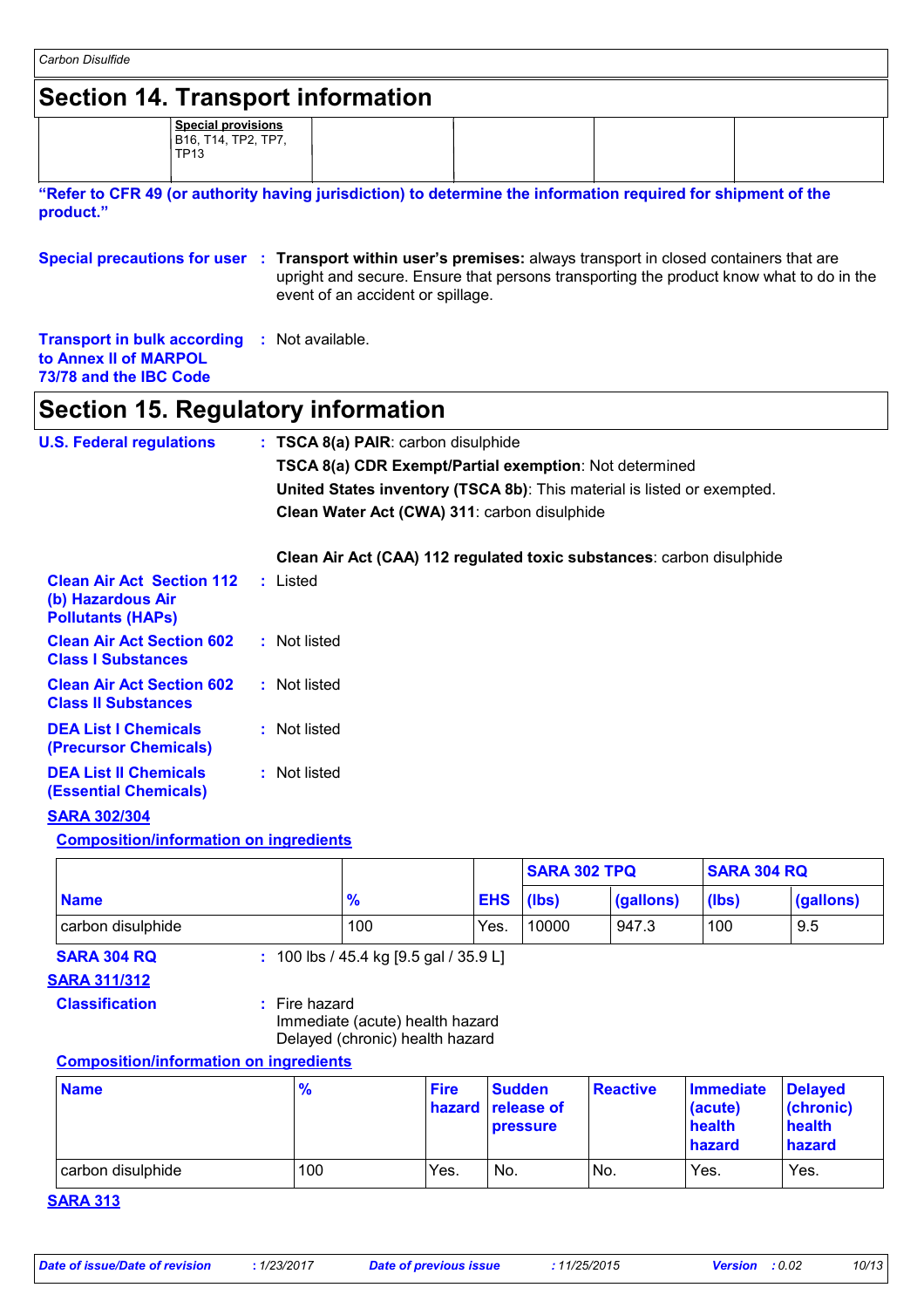### **Section 15. Regulatory information**

|                                           | <b>Product name</b> | <b>CAS number</b> | $\frac{9}{6}$ |
|-------------------------------------------|---------------------|-------------------|---------------|
| <b>Form R - Reporting</b><br>requirements | carbon disulphide   | $75-15-0$         | 100           |
| <b>Supplier notification</b>              | carbon disulphide   | $75-15-0$         | 100           |

SARA 313 notifications must not be detached from the SDS and any copying and redistribution of the SDS shall include copying and redistribution of the notice attached to copies of the SDS subsequently redistributed.

#### **State regulations**

| <b>Massachusetts</b> | $:$ This material is listed. |
|----------------------|------------------------------|
| <b>New York</b>      | $:$ This material is listed. |
| <b>New Jersey</b>    | : This material is listed.   |
| <b>Pennsylvania</b>  | $:$ This material is listed. |

#### **California Prop. 65**

**WARNING:** This product contains a chemical known to the State of California to cause birth defects or other reproductive harm.

| <b>Ingredient name</b> | <b>Cancer</b> | Reproductive | No significant risk<br>level | <b>Maximum</b><br>acceptable dosage<br><b>level</b> |
|------------------------|---------------|--------------|------------------------------|-----------------------------------------------------|
| carbon disulphide      | No.           | Yes.         | No.                          | No.                                                 |

#### **International regulations**

| <b>International lists</b> |                                                                                                                                                                                                                                                                                                                                                                |
|----------------------------|----------------------------------------------------------------------------------------------------------------------------------------------------------------------------------------------------------------------------------------------------------------------------------------------------------------------------------------------------------------|
| <b>National inventory</b>  |                                                                                                                                                                                                                                                                                                                                                                |
| <b>Australia</b>           | : This material is listed or exempted.                                                                                                                                                                                                                                                                                                                         |
| <b>Canada</b>              | : This material is listed or exempted.                                                                                                                                                                                                                                                                                                                         |
| <b>China</b>               | : This material is listed or exempted.                                                                                                                                                                                                                                                                                                                         |
| <b>Europe</b>              | : This material is listed or exempted.                                                                                                                                                                                                                                                                                                                         |
| <b>Japan</b>               | This material is listed or exempted.                                                                                                                                                                                                                                                                                                                           |
| <b>Malaysia</b>            | : Not determined.                                                                                                                                                                                                                                                                                                                                              |
| <b>New Zealand</b>         | : This material is listed or exempted.                                                                                                                                                                                                                                                                                                                         |
| <b>Philippines</b>         | : This material is listed or exempted.                                                                                                                                                                                                                                                                                                                         |
| <b>Republic of Korea</b>   | : This material is listed or exempted.                                                                                                                                                                                                                                                                                                                         |
| <b>Taiwan</b>              | : This material is listed or exempted.                                                                                                                                                                                                                                                                                                                         |
| <u>Canada</u>              |                                                                                                                                                                                                                                                                                                                                                                |
| <b>WHMIS (Canada)</b>      | : Class B-2: Flammable liquid<br>Class D-1B: Material causing immediate and serious toxic effects (Toxic).<br>Class D-2A: Material causing other toxic effects (Very toxic).<br>Class D-2B: Material causing other toxic effects (Toxic).                                                                                                                      |
|                            | <b>CEPA Toxic substances:</b> This material is not listed.<br><b>Canadian ARET:</b> This material is not listed.<br>Canadian NPRI: This material is listed.<br>Alberta Designated Substances: This material is not listed.<br><b>Ontario Designated Substances: This material is not listed.</b><br>Quebec Designated Substances: This material is not listed. |

### **Section 16. Other information**

| <b>Canada Label requirements : Class B-2: Flammable liquid</b> | Class D-1B: Material causing immediate and serious toxic effects (Toxic).<br>Class D-2A: Material causing other toxic effects (Very toxic).<br>Class D-2B: Material causing other toxic effects (Toxic). |
|----------------------------------------------------------------|----------------------------------------------------------------------------------------------------------------------------------------------------------------------------------------------------------|
| <b>Hazardous Material Information System (U.S.A.)</b>          |                                                                                                                                                                                                          |
| <b>Health</b>                                                  |                                                                                                                                                                                                          |

*Date of issue/Date of revision* **:** *1/23/2017 Date of previous issue : 11/25/2015 Version : 0.02 11/13*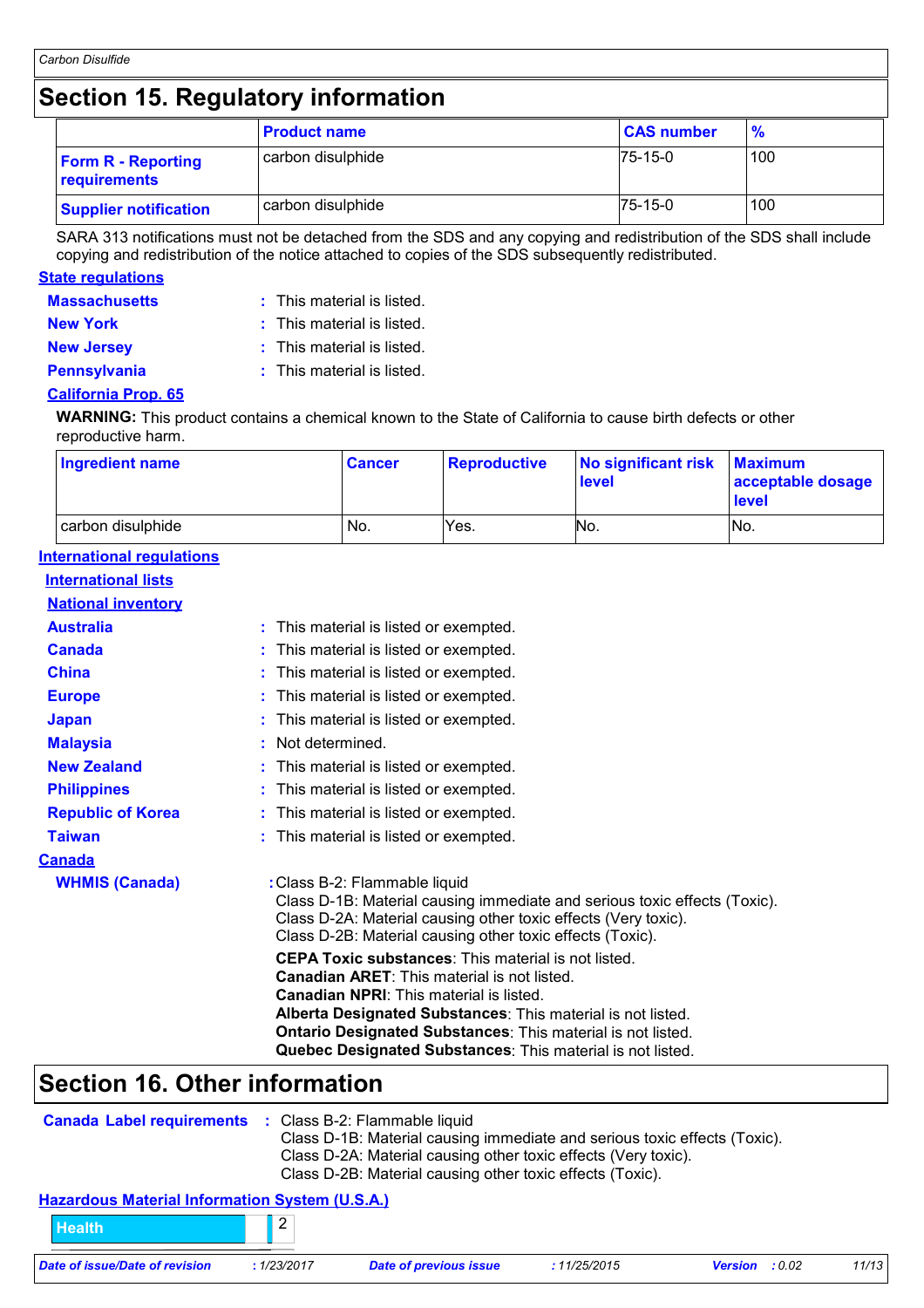### **Section 16. Other information**

| <b>Flammability</b>     |  |
|-------------------------|--|
| <b>Physical hazards</b> |  |
|                         |  |

**Caution: HMIS® ratings are based on a 0-4 rating scale, with 0 representing minimal hazards or risks, and 4 representing significant hazards or risks Although HMIS® ratings are not required on SDSs under 29 CFR 1910. 1200, the preparer may choose to provide them. HMIS® ratings are to be used with a fully implemented HMIS® program. HMIS® is a registered mark of the National Paint & Coatings Association (NPCA). HMIS® materials may be purchased exclusively from J. J. Keller (800) 327-6868.**

**The customer is responsible for determining the PPE code for this material.**

**National Fire Protection Association (U.S.A.)**



3  $\overline{0}$ 

**Reprinted with permission from NFPA 704-2001, Identification of the Hazards of Materials for Emergency Response Copyright ©1997, National Fire Protection Association, Quincy, MA 02269. This reprinted material is not the complete and official position of the National Fire Protection Association, on the referenced subject which is represented only by the standard in its entirety.**

**Copyright ©2001, National Fire Protection Association, Quincy, MA 02269. This warning system is intended to be interpreted and applied only by properly trained individuals to identify fire, health and reactivity hazards of chemicals. The user is referred to certain limited number of chemicals with recommended classifications in NFPA 49 and NFPA 325, which would be used as a guideline only. Whether the chemicals are classified by NFPA or not, anyone using the 704 systems to classify chemicals does so at their own risk.**

#### **Procedure used to derive the classification**

| <b>Classification</b>                                                                                                                                   |                                                                                                                                                                                                                                                   | <b>Justification</b>                                                                                                                                                                                                                                                                                             |
|---------------------------------------------------------------------------------------------------------------------------------------------------------|---------------------------------------------------------------------------------------------------------------------------------------------------------------------------------------------------------------------------------------------------|------------------------------------------------------------------------------------------------------------------------------------------------------------------------------------------------------------------------------------------------------------------------------------------------------------------|
| Flam. Liq. 2, H225<br>Skin Irrit. 2, H315<br>Eye Irrit. 2A, H319<br>Repr. 2, H361 (Fertility)<br>Repr. 2, H361 (Unborn child)<br><b>STOT RE 1, H372</b> |                                                                                                                                                                                                                                                   | Expert judgment<br>Expert judgment<br>Expert judgment<br>Expert judgment<br>Expert judgment<br>Expert judgment                                                                                                                                                                                                   |
| <b>History</b>                                                                                                                                          |                                                                                                                                                                                                                                                   |                                                                                                                                                                                                                                                                                                                  |
| <b>Date of printing</b>                                                                                                                                 | : 1/23/2017                                                                                                                                                                                                                                       |                                                                                                                                                                                                                                                                                                                  |
| Date of issue/Date of<br>revision                                                                                                                       | : 1/23/2017                                                                                                                                                                                                                                       |                                                                                                                                                                                                                                                                                                                  |
| Date of previous issue                                                                                                                                  | : 11/25/2015                                                                                                                                                                                                                                      |                                                                                                                                                                                                                                                                                                                  |
| <b>Version</b>                                                                                                                                          | : 0.02                                                                                                                                                                                                                                            |                                                                                                                                                                                                                                                                                                                  |
| <b>Key to abbreviations</b>                                                                                                                             | $:$ ATE = Acute Toxicity Estimate<br><b>BCF</b> = Bioconcentration Factor<br>IATA = International Air Transport Association<br>IBC = Intermediate Bulk Container<br><b>IMDG = International Maritime Dangerous Goods</b><br>$UN = United Nations$ | GHS = Globally Harmonized System of Classification and Labelling of Chemicals<br>LogPow = logarithm of the octanol/water partition coefficient<br>MARPOL 73/78 = International Convention for the Prevention of Pollution From Ships,<br>1973 as modified by the Protocol of 1978. ("Marpol" = marine pollution) |
| <b>References</b>                                                                                                                                       | : Not available.                                                                                                                                                                                                                                  |                                                                                                                                                                                                                                                                                                                  |
| $\triangledown$ Indicates information that has changed from previously issued version.                                                                  |                                                                                                                                                                                                                                                   |                                                                                                                                                                                                                                                                                                                  |

**Notice to reader**